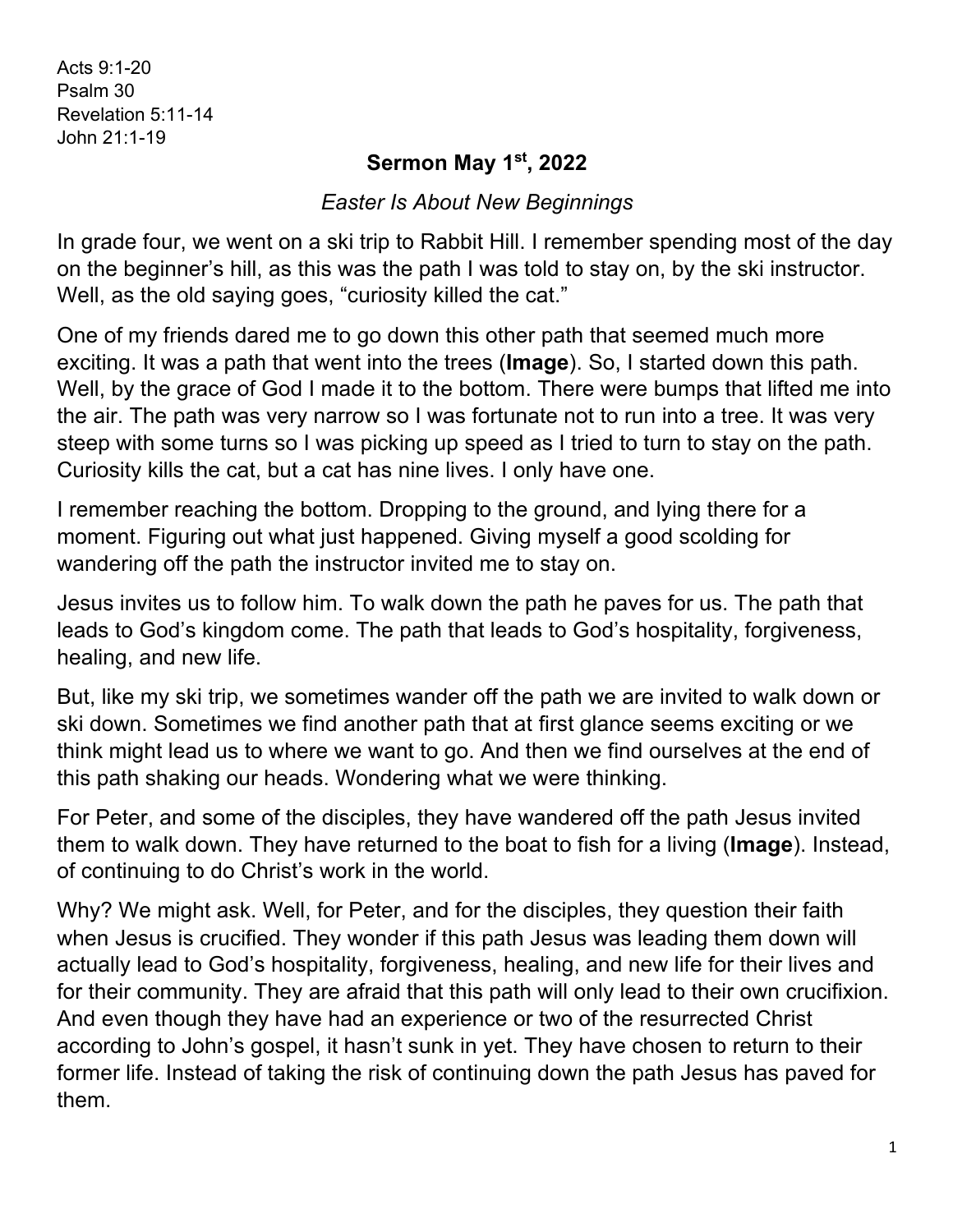For Peter himself, he denied Jesus three times when trying to walk the path Jesus walked. I wouldn't be surprised if he doubted himself as much as he doubted his faith. I wouldn't be surprised if his guilt has turned to shame. Making it harder for him to see that he can walk down the path Jesus paves for him.

Like Peter, there are times in our lives where we question our faith. Where we wander off the path Jesus invites us to walk down. The path Jesus paves for us. For example, dealing with an illness or condition that debilitates us or even threatens our life can be hard. Jesus invites us to walk down a path that leads to God's healing and new life. But it is hard to trust in this promise. It is hard to continue to walk down this path with hope, when we keep dealing with the illness or condition despite trying many different medications and natural treatment options.

I think of the movie "My Life" where Michael Keaton plays Bob Jones. In this one part of the movie, Bob's oncologist tells him there is nothing more they can do to stop the cancer from spreading. His wife Gail who is played by Nicole Kidman, convinces him to go see someone named Mr. Ho who practices a more natural form of healing. When Mr. Ho asks Bob if he believes in miracles. Bob says "I will if this works".

It is hard to trust in God's promise of healing and new life when we are dealing with a chronic or terminal illness (**Image**). It is hard to keep walking down this path if we don't even see a glimpse of healing or something new.

Another example I can think of is when dealing with the death of a loved one. Grief often leads us to question our faith. To ask God why? We struggle to stay on the path, because we struggle to see the new life God promises us when death is staring us down.

I can think of many other examples of events in our lives that make it hard for us to stay on the path. Like dealing with a break up or a job loss or financial crisis or an addiction or a natural disaster or a pandemic or a war. There are many events in life that have us question our faith. Have us wondering where God is present in all of this. Wondering if the path God invites us to walk down is a path that leads to hospitality, forgiveness, healing, and new life.

Well, in response to Peter's doubt. In response to Peter's denial. Jesus forgives Peter. Not once, but three times. Jesus then invites Peter, and the others with him to come back to the path. To give up fishing, and continue Christ's work. To believe that if they continue to walk down the path Jesus has paved for them, they will experience God's hospitality, forgiveness, healing, and new life.